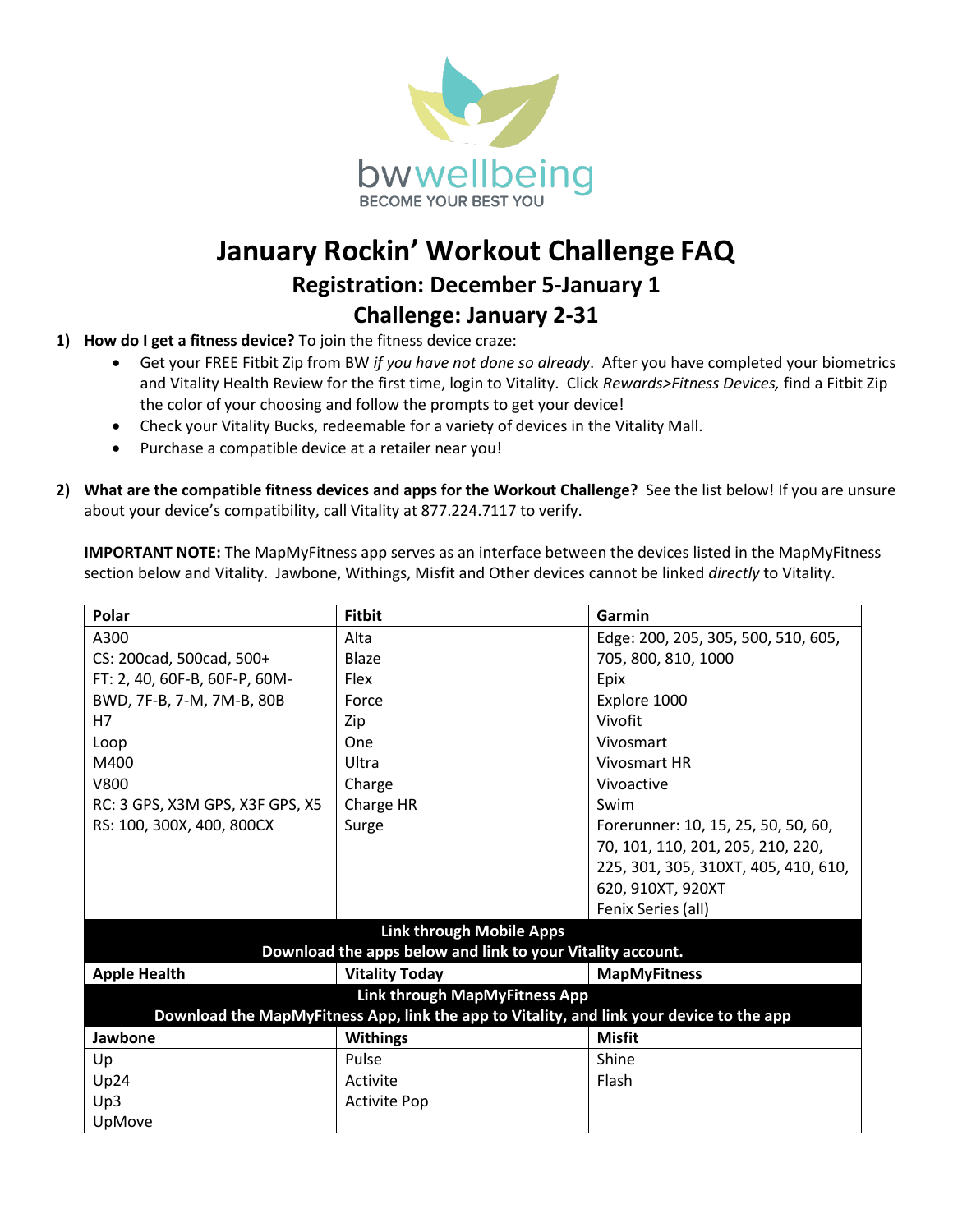- **3) How do I link my fitness device to my Vitality account so that my workouts count toward the Challenge?** Log in to Vitality and click on *Devices* from the *Manage Your Links* box on your homepage. Click on your fitness device for more information and follow the instructions!
- **4) I use multiple different fitness devices. If I accumulate workouts on multiple devices in a day, will Vitality add all of them together?** Vitality's current system cannot apply multiple devices to a step total. The system records from the device that accumulates the greatest number of steps.
- **5) Do I have to have a fitness device to participate in this Challenge?** No! If you do not have a fitness device, you can earn workouts by checking in on the Vitality Today App to your local gym and working out for at least 30 minutes, or signing in to your BW on-site fitness center (where available) and working out for at least 30 minutes.
- **6) What is the Vitality Today App and how do I get it?** Vitality Today is Vitality's smartphone app, which allows you to check in to local gyms, complete your VHR, and complete your weekly goal check-ins from your mobile device. Visit your smartphone's app store, download the FREE Vitality Today App, and login using your Vitality account credentials.
- **7) How do I check in to a gym on the Vitality Today App?** Login to the app using your Vitality account credentials and check in to your gym by clicking *Gyms* on the Act Now bar. Find and click on your gym from the list of gyms that Vitality recognizes in the area and work out for at least 30 minutes to have your workout added!
- **8) What if I don't see my local gym on the Vitality Today App?** If you are at your gym and you still do not see it on Vitality's list, click the *Add Gym* link in the *Gyms* page to request to have your gym added!
- **9) Why can I only earn 1 workout/day?** Just like when you earn Vitality points for working out, Vitality records only the source with the highest activity level each day. For example, if you take 15,000 steps *and* check in to your local gym on the same day during the challenge, you will earn 15 Vitality points (for the steps – higher than 10 points for 15,000 steps) and 1 workout for the Workout Challenge.
- **10) If I earn my first workout by checking in to my gym, do I have to earn the rest of my workouts for the challenge this way in order for them to count?** No! You can switch between the approved workouts as often as you like throughout the challenge.
- **11) How often will Vitality sync my workouts with the Challenge Leaderboard?** Based on the workout source, the time that your workout appears on the Leaderboard may vary.
	- If your workout is being reported from the Vitality Today App check-in, your workouts will appear within the next few hours on the Leaderboard.
	- If your workout is being reported from your daily step count on a fitness device *and you have synced your device with your device provider,* your workout will be uploaded that night at 10 PM Central to display within the next 24 hours on the Leaderboard.
- **12) Are spouses eligible to participate in the Workout Challenge?** YES! We are very excited to have spouses join in the fun! Spouses can register through their Vitality account and join the team of their choosing!
- **13) Can I still register once the challenge has begun?** Registration through Vitality closes January 1 but you can contact us at [bwwellbeing@barry-wehmiller.com](mailto:bwwellbeing@barry-wehmiller.com) if you would like to join the challenge after it has begun.
- **14) What if I have newly joined the BW family and do not see an invitation to a Challenge in my Vitality account?** If you were hired after December 3, you were not on the original file we uploaded for the Challenge. As soon as your Vitality account is established and you link your fitness device, you can participate. Simply e-mail [bwwellbeing@barry-wehmiller.com](mailto:bwwellbeing@barry-wehmiller.com) and we will send you an invitation.